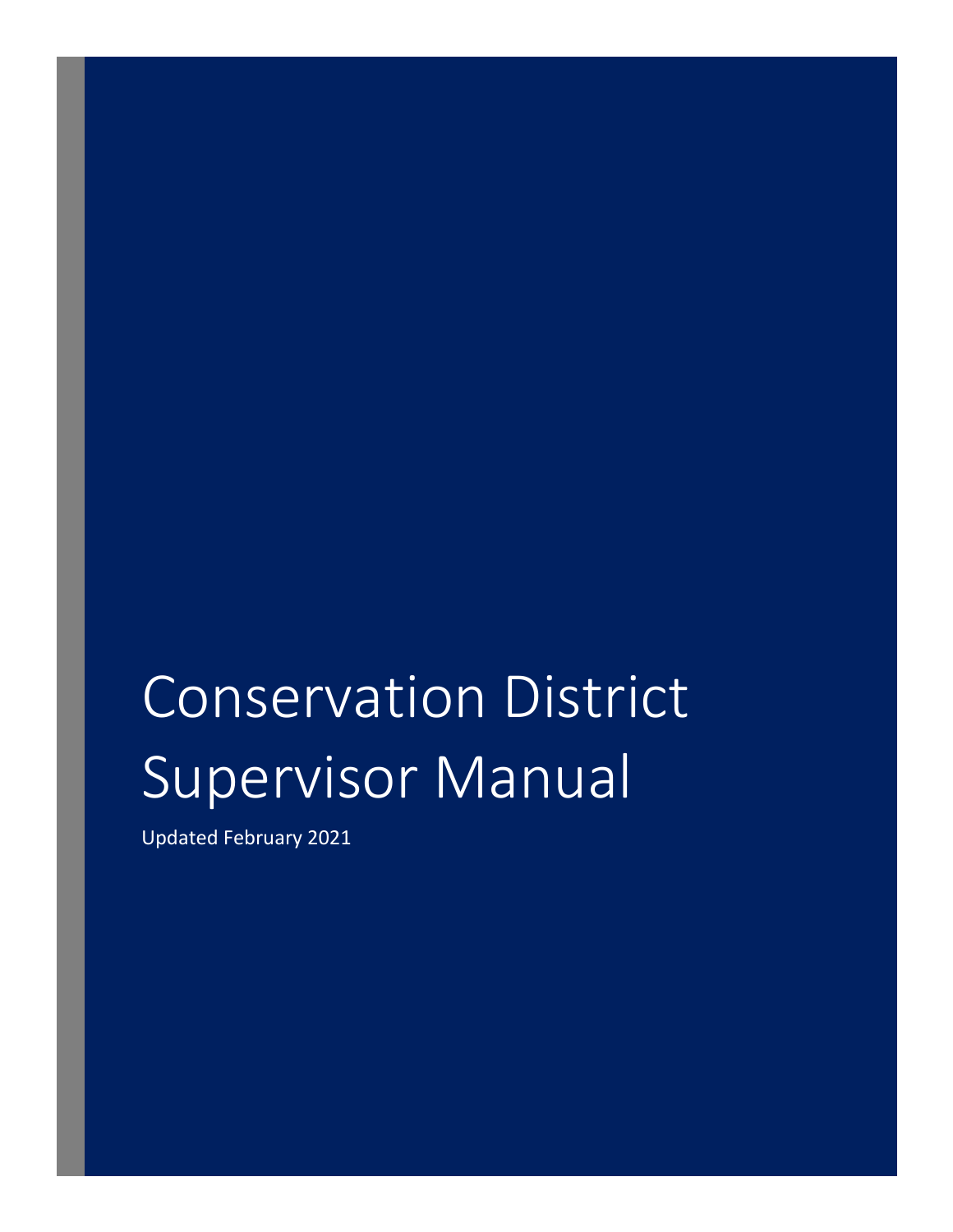# Table of Contents

| Chapter 1: History & Organization              | Pages $3 - 5$   |
|------------------------------------------------|-----------------|
| <b>Chapter 2: District Authority</b>           | Pages $5 - 9$   |
| Chapter 3: Supervisor Roles & Responsibilities | Pages $9 - 16$  |
| Chapter 4: Programs & Activities               | Pages $16 - 19$ |
| Partnerships & DNRC                            | Pages 19 - 20   |

This series is a compilation of laws pertaining to conservation districts. It may not be all-inclusive, as other laws may apply in certain circumstances.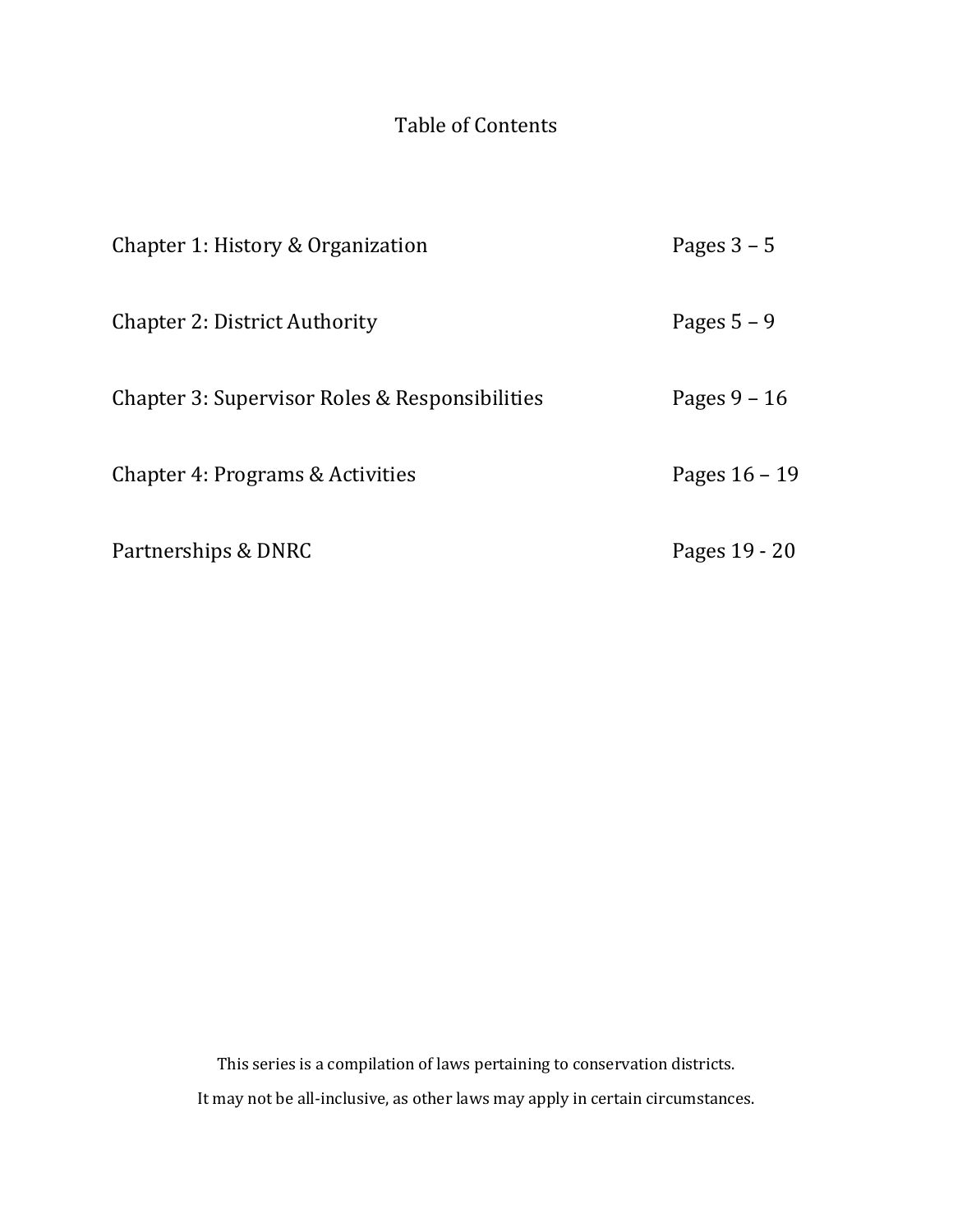# Chapter 1: Montana's Conservation Districts

## *History & Organization*

Conservation districts grew from public concern for the condition of our natural resources in the early 1930s. Poor farming practices, in combination with the unusually harsh weather, caused massive soil erosion. In 1935 the U.S. Congress declared soil and water conservation to be national policy, with the passage of Public Law 46.

At the state level, the Montana Conservation District Law (Section 76-15-101 et seq., MCA) was enacted in 1939 to allow land users to form soil and water conservation districts. Conservation districts (CDs) are political subdivisions of state government and are public bodies with certificates of organization issued by the Secretary of State.

TODAY, Montana's 58 conservation districts provide local citizens with an opportunity to shape resource planning in their areas. They are part of national network of over 3,000 conservation districts similarly organized in all 50 states.

## *Serving on a Board*

## **A CD Board**

Each district is governed by a non-paid elected and appointed board of supervisors.

## **Residency Requirements**

Supervisors must reside within the boundaries of the CD they serve. Some districts have passed ordinances that divides the district in supervisor areas. If so, a supervisor would be required to live in the area they represent.

## **Elected Supervisors**

Five supervisors are elected in the general election and serve 4-year terms 76-15-303 and 304 MCA.

## **Urban Supervisors**

Two urban supervisors are appointed by incorporated municipalities within the district and serve 3-year terms 76-15-311 MCA.

Urban and elected supervisors have the same powers. There is no limit to the number of terms a supervisor may serve.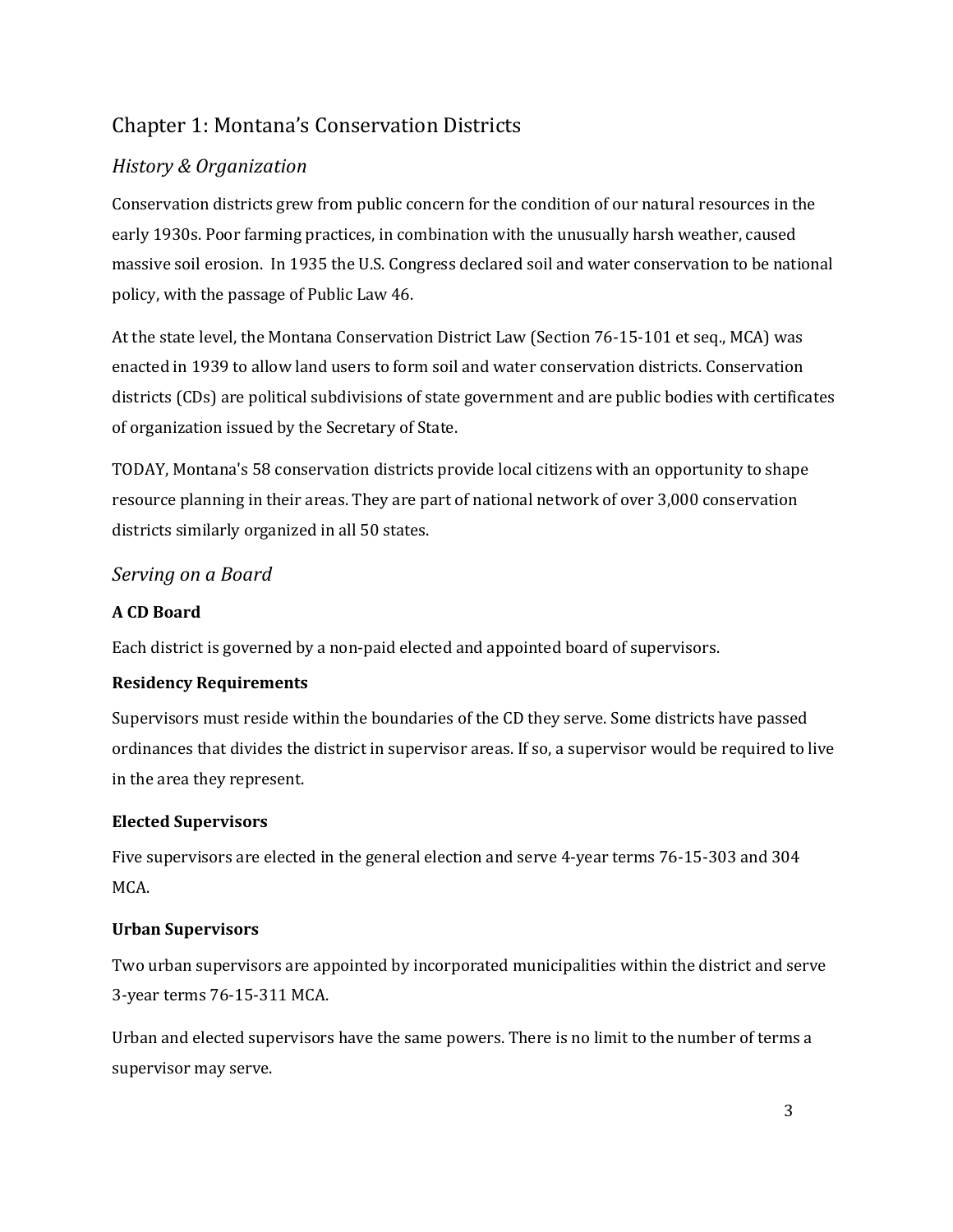#### **5- or 7-Member Board**

Districts without incorporated municipalities have a maximum of five supervisors but may request a change to a seven-member elected board 76-15-305 MCA.

#### **Associate Supervisors**

The CD may appoint an unlimited number of local individuals to serve as associate supervisors. Associate supervisors are not required to live within the boundaries of the CD. Associate supervisors may not vote on motions before the board. 76-15-311 MCA.

#### **Officers**

Annually (usually in January) conservation districts are required to elect a chair. Districts may also elect a vice chair, secretary, treasurer, committee chairs, or other officers necessary for the smooth operation of the district.

#### **Compensation**

By unanimous vote of the board, supervisors may be paid for mileage, expenses, or other compensation for attending special meetings, project work, 310 activities, etc. However, except mileage, supervisors may not be compensated for attending regular monthly meetings. Per diem and mileage reimbursement rates are set by state law. State rates are referenced in Section 2-18- 501, MCA.

## *Important*

#### **Code of Ethics**

Supervisors must carry out their duties for the benefit of the public, and as public officials may not use their positions to personally benefit. Supervisors as public officials may not use their position to personally benefit (Section 2-2-101 through 132, MCA).

#### **Governmental Code of Fair Practices**

All services, including distribution of funds, implementation of projects, letting of public contracts, and employment opportunities, must be offered without discrimination based upon race, color, religion, creed, political ideas, sex, age, marital status, physical or mental handicap, or national origin (Section 49-3-101 through 312, MCA).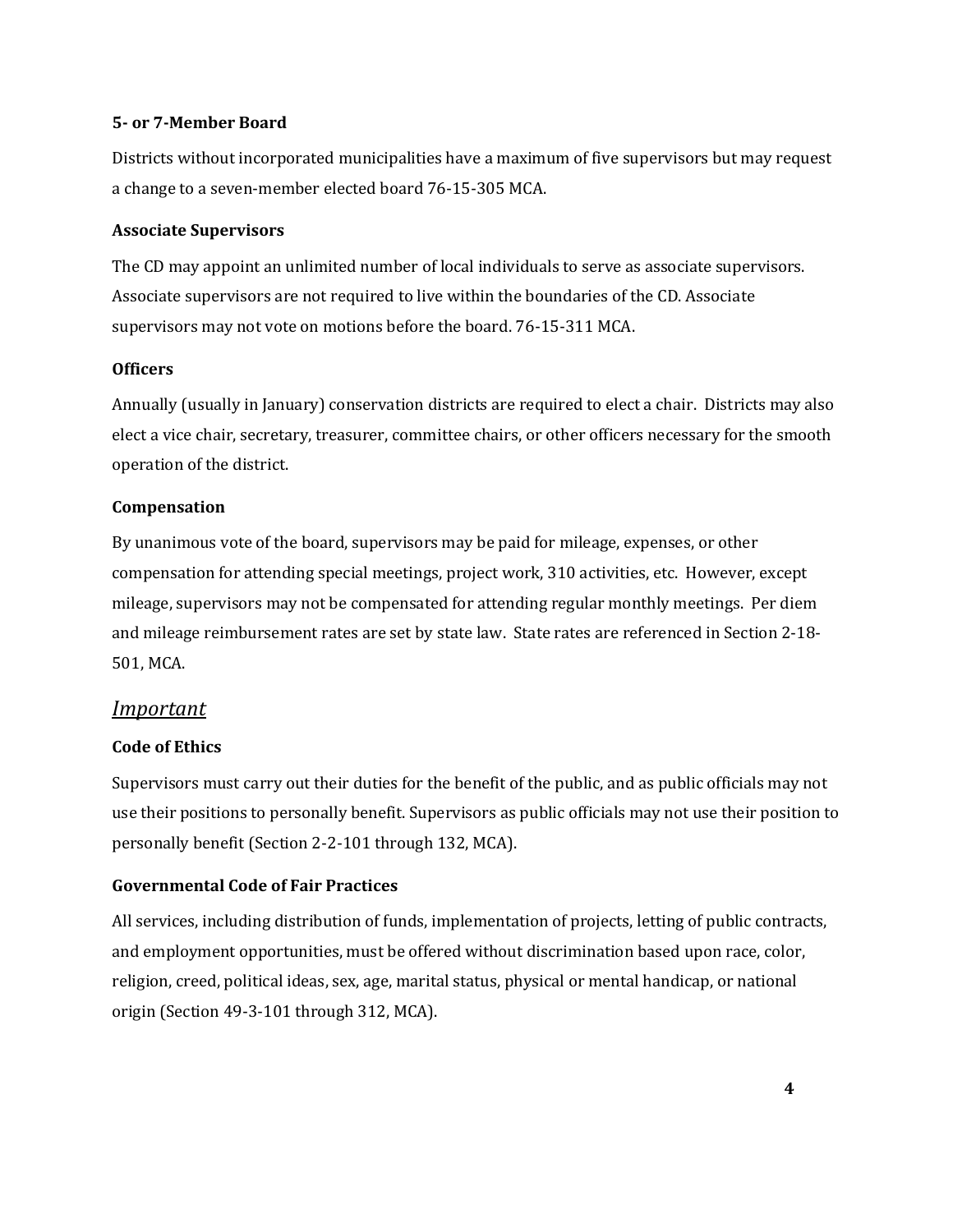#### **Liability**

Montana's liability laws are intended to balance the individual's right to sue with the protection of public officers acting in their official capacity. The law states that, if a supervisor is sued for an act while working in the scope of his employment (duties), the conservation district will defend that supervisor in court, which includes paying for monetary judgments, legal fees, etc. This protection does not apply if the supervisor commits an act of oppression, fraud, or malice; is not acting within the scope of his conservation district duties; or commits a criminal act (Section 2-9-101 through 318, MCA).

The best way to avoid legal liability is to perform your job as a supervisor conscientiously understand your role and responsibilities, keep well informed about what your district is doing, and stay free of any potential conflicts of interests. Board members shouldn't have any business transactions with the district, although supervisors are entitled to district services and programs without discrimination or preference. It is recommended that all supervisors read and understand the liability law. See 76-15-320 MCA.

## Chapter 2: District Authority

## **Title 76. Land Resources and Use, Chapter 15 Conservation Districts, Montana Code Annotated, Part 1. General Provisions 76-15-101 through 76-15-106**

Part 1: The legislative determinations that gives Conservation Districts' its authority.

Part 2: The shortened statement as a Declaration of Policy:

*76-15-102 Declaration of Policy. It is hereby declared to be the policy of the legislature to provide for the conservation of soil and soil resources of this state, for the control and prevention of soil erosion, for the prevention of floodwater and sediment damages, and for furthering the conservation, development, utilization, and disposal of water and thereby to preserve natural resources, control floods, prevent impairment of dams and reservoirs, preserve wildlife, protect the tax base, and protect and promote the health, safety, and general welfare of the people of this state.*

Part 3: Definitions that will be used in this chapter(s).

Part 4: Adjournment of Hearings - if a hearing was held at the time and place noticed, adjournment may be made without renewing the notice for the adjourned dates.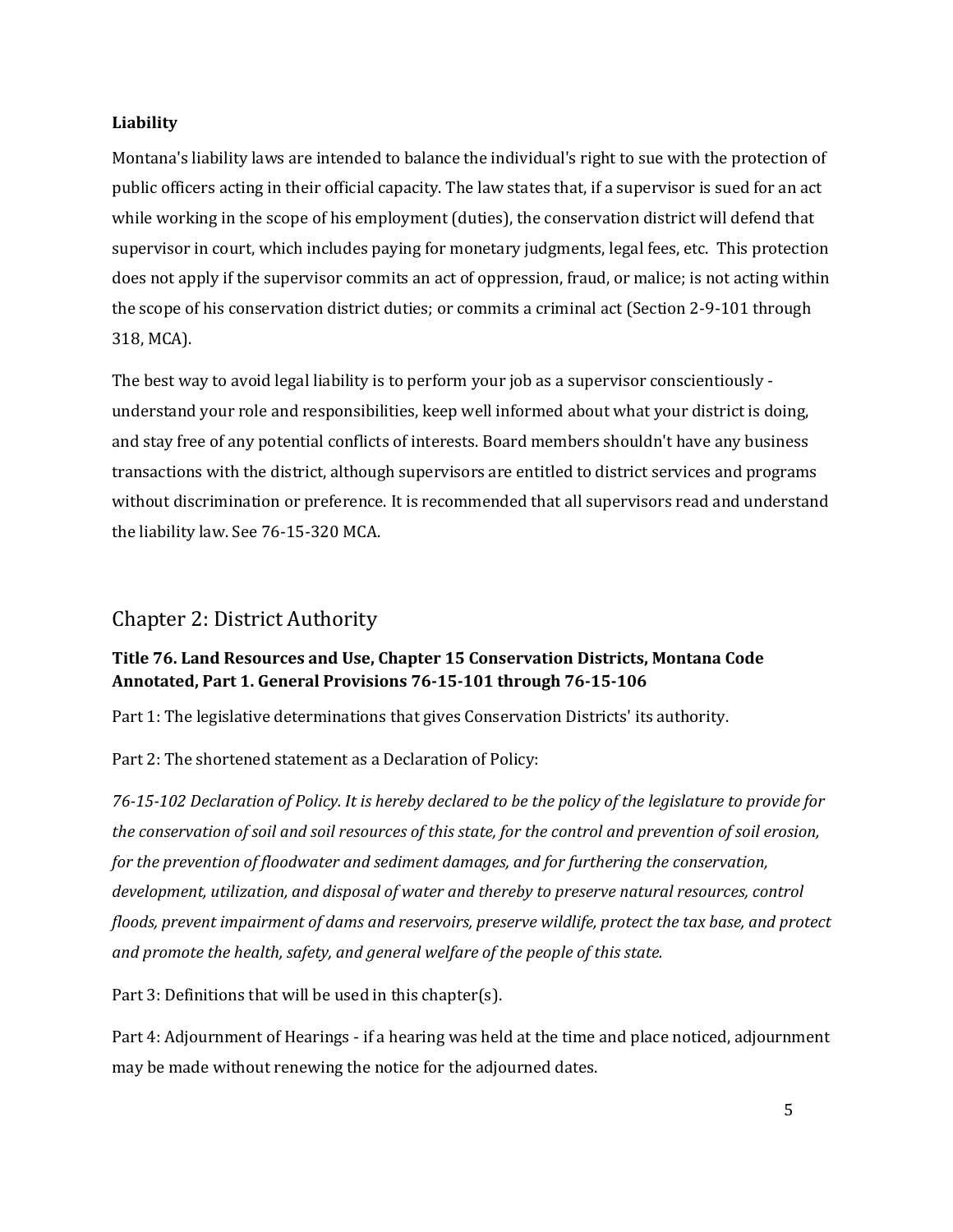Part 5: Duties of the Department

Part 6: Conservation District Account -the state special revenue fund established in 17-2-102 to be administered by DNRC for providing funding for CDs.

## **Title 76. Land Resources and Use, Chapter 15 Conservation Districts, Montana Code Annotated, Part 2. Creation of Conservation Districts**

This section begins with the petition to create a conservation district 76-15-201-216, MCA through the process of the district becoming a governmental subdivision and public body.

## **Title 76. Land Resources and Use, Chapter 15. Conservation Districts Montana Code Annotated, Part 3. Administration of Conservation Districts, 76-15-301 through 76-15-324**

This important section pertains to the governing body of the District - Supervisors, Elections, Administrative Functions, Cooperation with State Agencies and between districts, Legal immunity, and others. Interesting excerpts below …

*76-15-319 Legal Assistance. (1) The supervisors may call upon the county attorney of the county in which the greatest portion of the district is located or the attorney general of the state for the legal services they may require, or they may employ their own counsel and legal staff. (2) If the county attorney is unable to provide legal assistance because of a conflict of interest, then the matter may be referred to the attorney general or the department.*

DNRC Conservation and Resource Development Division (CARDD) retains an attorney for this purpose.

76-15-331 Rulemaking authority. A conservation district and the supervisors thereof shall have the power to make and from time to time amend and repeal rules to carry into effect the purposes and powers of this chapter.

that chapter is ... Chapter 15. Conservation Districts

## **Title 76. Land Resources and Use, Chapter 15 Conservation Districts, Montana Code Annotated, Part 4. Operation of Conservation Districts 76-15-401 through 76-15-411**

This interesting section covers the study of problems relating to soil and water conservation, developing plans and projects, acquisition and management of property and others. Here's a few …

76-15-401 Study of problems relating to soil and water conservation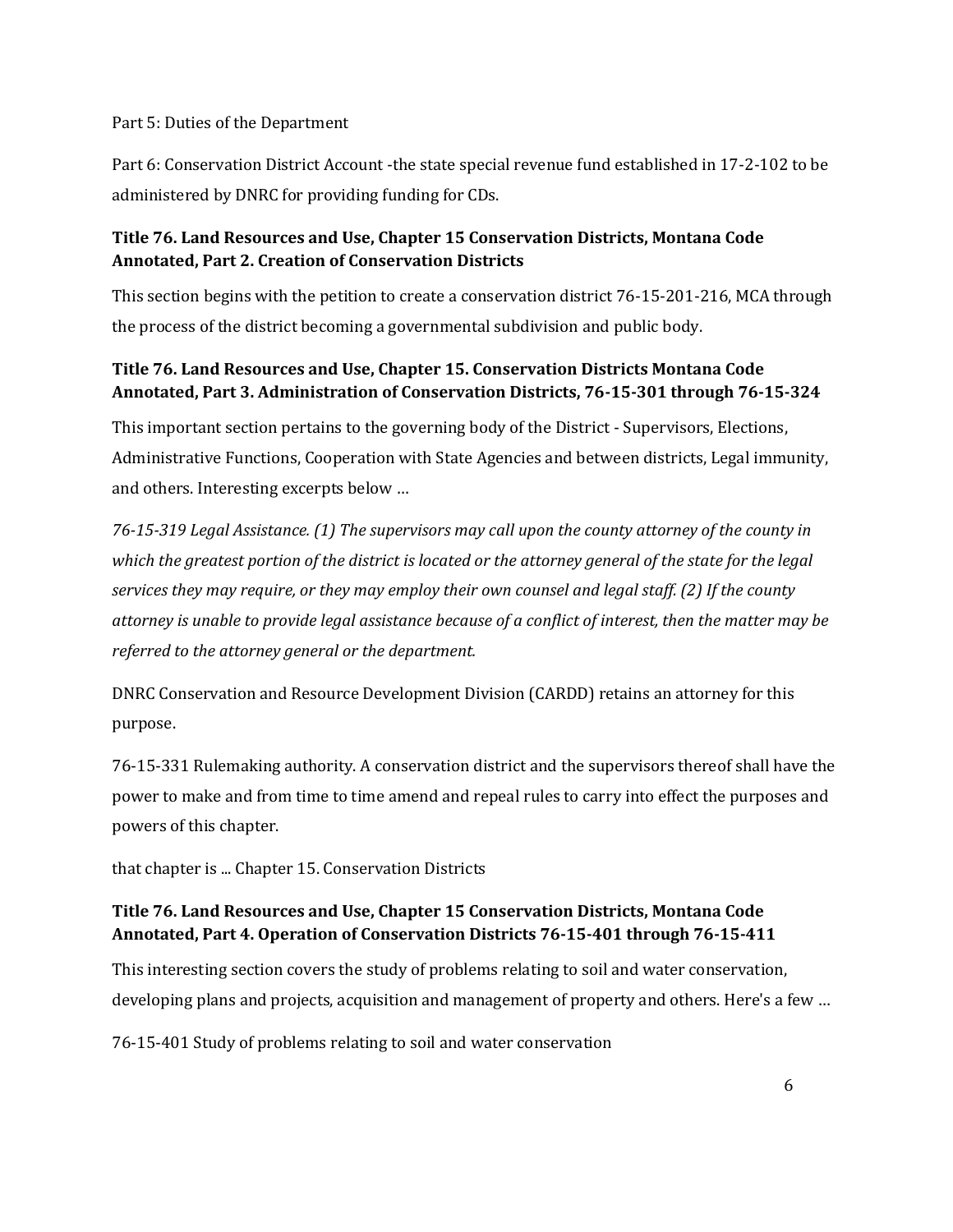- conduct and publish surveys, investigations and research on soil erosion, floodwater and sediment damages, water quality and saline seeps conservation, development, utilization, and disposal of water
- work in cooperation with state and federal agencies
- 76-15-402 Develop Soil and Water Conservation Plans
- 76-15-403 Operation of projects and works

Cooperate or enter into agreements ... subject to any conditions that the supervisors consider necessary ... to conduct or complete:

- erosion control and prevention operations
- flood prevention
- soil conservation
- water management and others

76-15-406 Furnish supplies and equipment

## **Title 76. Land Resources and Use, Chapter 15 Conservation Districts, Montana Code Annotated, Part 5. Financial Aspects of CD Loan Programs**

Conservation district supervisors have been given authority to raise funds and to manage district finances to carry out their duties.

They can:

- borrow money
- issue bonds
- invest surplus funds
- collect fees, rent, or charge for services
- levy taxes
- establish loan programs
- receive federal and state grants

## 76-15-516 Levy of regular and special assessments

Conservation districts are financed by a legislated mill levy on real property within the boundaries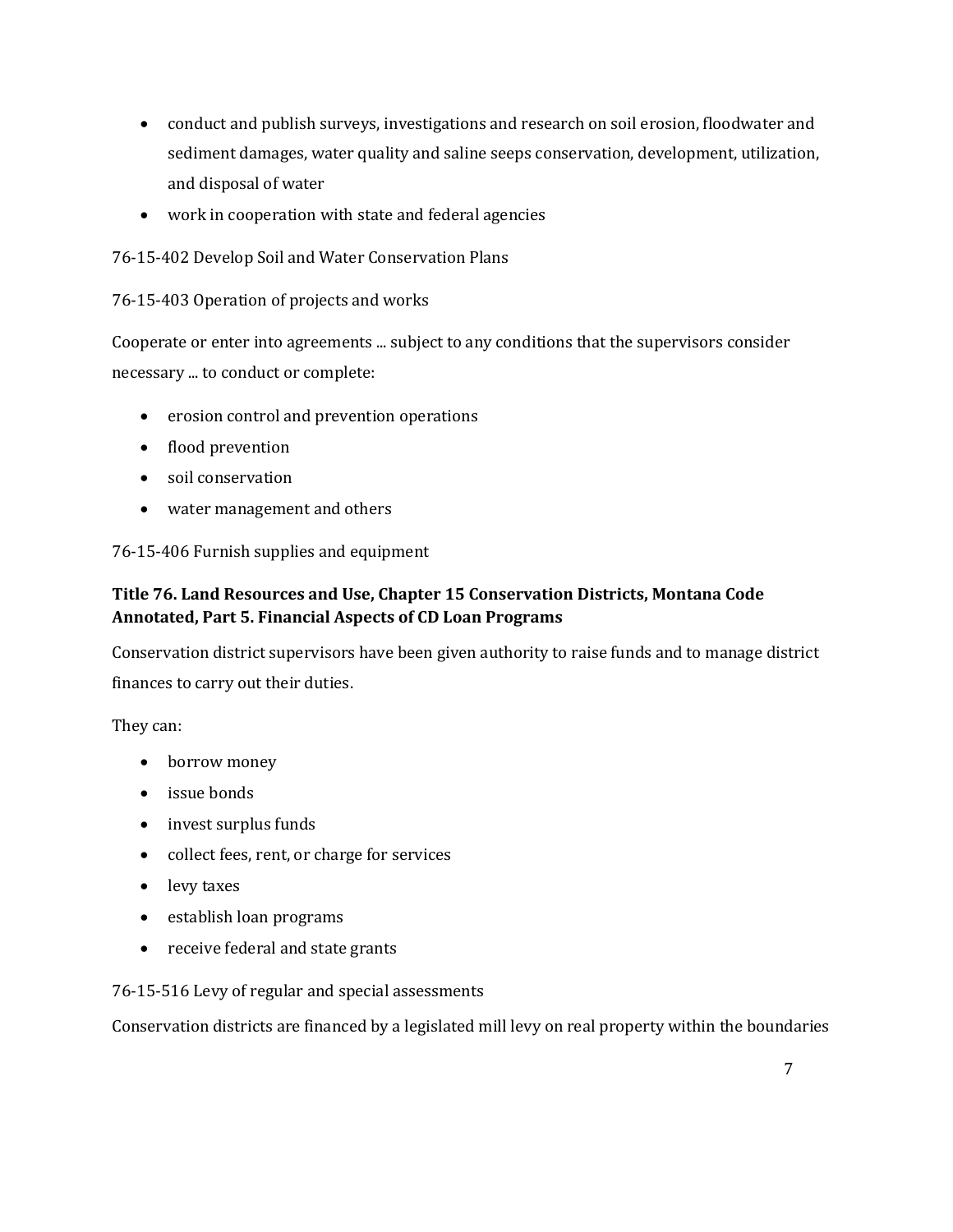of the district. The mill levied is a floating mill which typically does not go down in total revenue from year to year but may increase to adjust for cost of living. Refer to 15-10-420 Procedure for calculating levy if you have any questions.

#### 76-15-523 Depository of District Funds

Every year district supervisors submit a budget to the county requesting the amount of funds to be levied (within the statutorily set limit). The district may receive on demand, all or a portion of tax funds collected by the county and deposit those funds in a bank or financial institution as the board considers appropriate.

#### 76-15-526 Treasurer's Report

Supervisors must account for how district funds and other assets are used. CD funds should be handled only by supervisors or CD employees that have been delegated this responsibility and bonded with a surety bond. The treasurer should prepare a written financial report at every meeting. Financial transactions must be documented and approved in the conservation district minutes.

#### 76-15-531 Special Administrative Assessment Permitted - Voter Approval

Since 1993, upon a vote of the residents of a district, a special levy can be assessed to increase county tax collections for administrative purposes.

## **Title 76. Land Resources and Use, Chapter 15 Conservation Districts Montana Code Annotated, Part 6. Project Areas 76-15-601 through 76-15-625**

Under Section 76-15-601 through 623 MCA, conservation districts may establish a project area to work on specific resource issues that can be isolated by definite boundaries (they may cross district boundaries). If 51 percent of the effected landowners vote in favor of creating project area, a special levy (not to exceed 3 mills on real property) can be assessed to cover the project costs.

## **Title 76. Land Resources and Use, Chapter 15 Conservation Districts Montana Code Annotated, Part 7. Land Use Regulations76-15-701 through 76-15-727**

*76-15-701 Adoption of land use regulations. (1) The supervisors of any district shall have authority to formulate regulations governing the use of lands within the district in the interest of conserving soil and water resources and preventing and controlling erosion. The supervisors may conduct such public meetings and public hearings upon tentative regulations as may be necessary to assist them in this work. (2) The supervisors shall not have authority to enact such land use regulations into*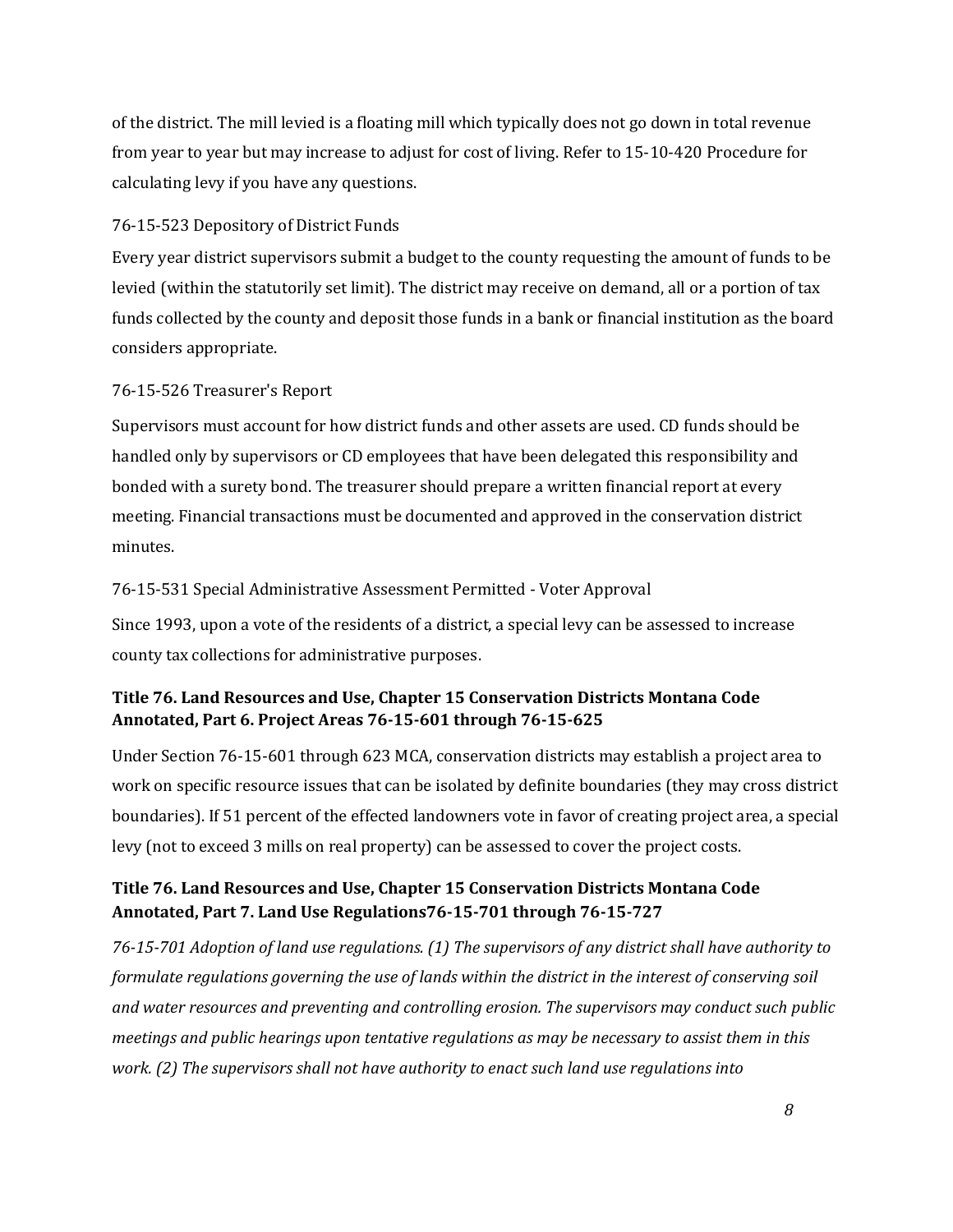*law until after they shall have caused due notice to be given of their intention to order a referendum for submission of such regulations to the qualified electors within the boundaries of the district for their indication of approval or disapproval of such proposed regulations and until after the supervisors have considered the result of such referendum.*

Examples: bison ordinances, sod busting ordinances, coal bed methane rules.

## **Title 76. Land Resources and Use, Chapter 15 Conservation Districts Montana Code Annotated, Part 8. Alteration and Termination of CDs 76-15-801 through 76-15-810**

What began in Part 2. Creation of Conservation Districts can be altered or terminated by reviewing Part 8. Alteration and Termination of Conservation Districts.

## **Title 76. Land Resources and Use, Chapter 15\n Conservation Districts, Montana Code Annotated, Part 9. Coal Bed Methane Protection – RESERVED**

## **Title 76. Land Resources and Use, Chapter 15 Conservation Districts, Montana Code Annotated, Part 10. Procurement and Competitive Bidding 76-15-1001 through 76-15-1014**

*76-15-1001 Power to enter and execute contracts. A conservation district is authorized to make contracts necessary to implement the applicable powers granted by this chapter and to provide for the manner of executing contracts.* 

*76-15-1004 Service Contracts. (1) Contracts for architectural, engineering, land surveying, auditing, accounting, or legal services. Review for more information on solicitation procedure, request for proposal, invitation to bid, and contract value limitations.* 

# Chapter 3: Supervisor Roles and Responsibilities

## **Administration Structure**

Supervisors carry out their duties through a structure of board officers, members, committees, and others.

**Chair**: The law requires that the board elect a chair each year. The chair is the presiding officer of your board. The chair has full rights as a member of the board and can vote, make motions, and express opinions just like any other member. While the chair presides over meetings and assumes other responsibilities, all members are considered leaders. Everyone has a say and everyone participates equally.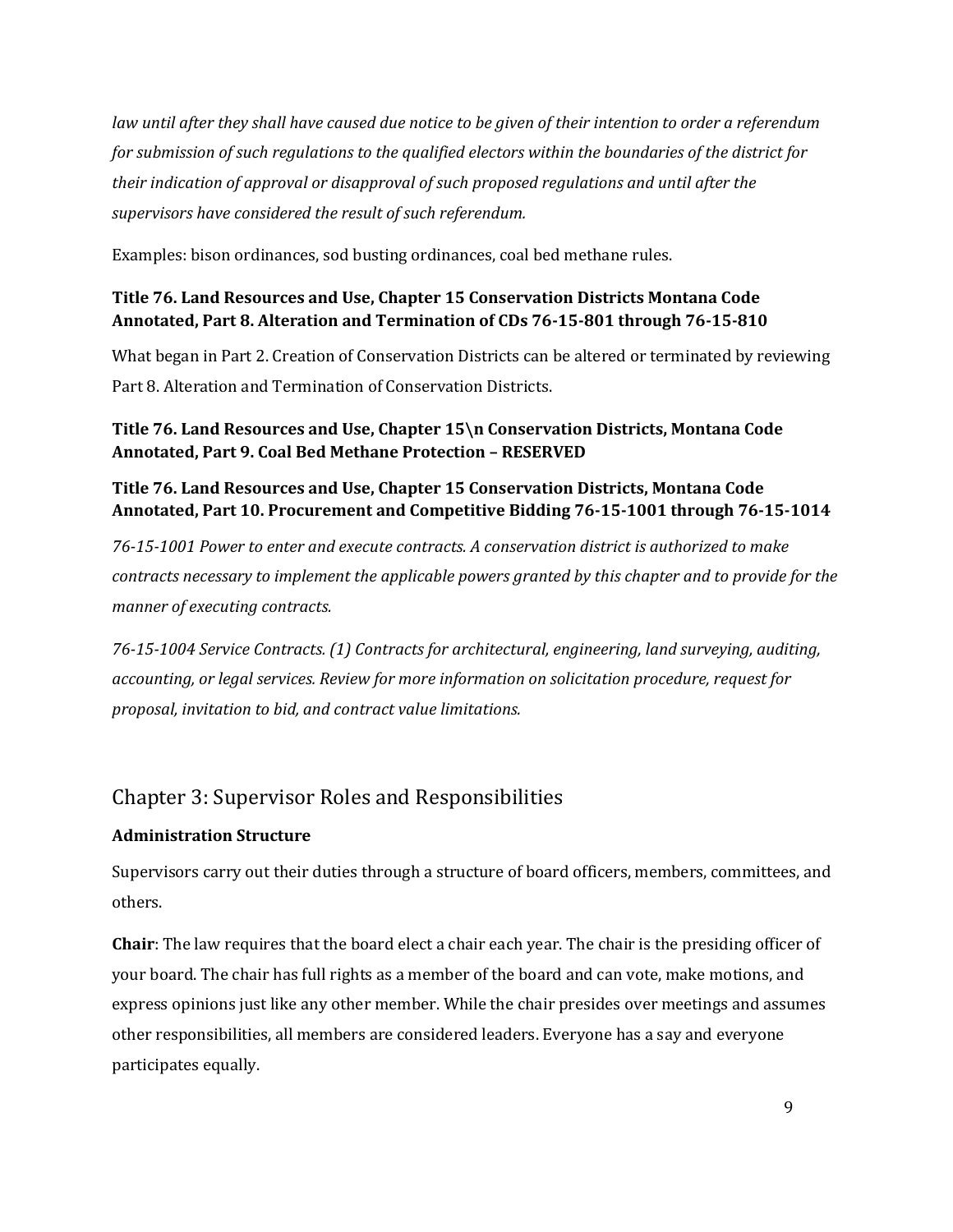**Other Officers**: Most districts elect a vice-chair to act when the chair is not available and to assume other duties as requested by the board. In addition, offices of secretary, treasurer (or combination secretary-treasurer) and committee chairs are helpful to the smooth administration of a conservation district.

**Associate Supervisors**: Many districts have associate supervisors working in an advisory capacity, providing their expertise, helping the board to make informed decisions. While associate supervisors do not have a vote on the district board meeting, they do play an important part by providing their time and energy to carry out district activities. Drawn from the community at large, they can be an asset and should be actively recruited.

**Committees**: The use of committees is helpful in distributing the district workload. The chair and board members appoint themselves, associate board members, district advisors, representatives of cooperating agencies and associations, or interested citizens as committee members. Look for people with an active personal or professional interest in the committee's purpose. It's recommended that at least one board member serve and chair on each district committee. All committees should report to the full board for final approval of all committee business.

#### **Planning**

Annual and long-range plans provide direction for conservation district programs for the upcoming year(s). Planning provides a mechanism for supervisors to identify key resource concerns in the district, determine the necessary actions needed to address those concerns, and to establish goals to get there.

During planning phases, supervisors can identify costs for the development, implementation, and management of conservation district programs, projects, and services. This goes hand in hand with any future budget planning.

#### PLANNING ASSURES THAT ACTIVITIES AND PROGRAMS AREN'T LEFT UP TO CHANCE.

It's important to take advantage of upcoming programs, grant deadlines, educational and/or training opportunities. Many districts arrange for events that require exceptional speakers and the availability of meeting spaces that may be reserved months/years in advance.

This is also an ideal way to inform citizens and local government of the district's focus and activities for the upcoming year(s).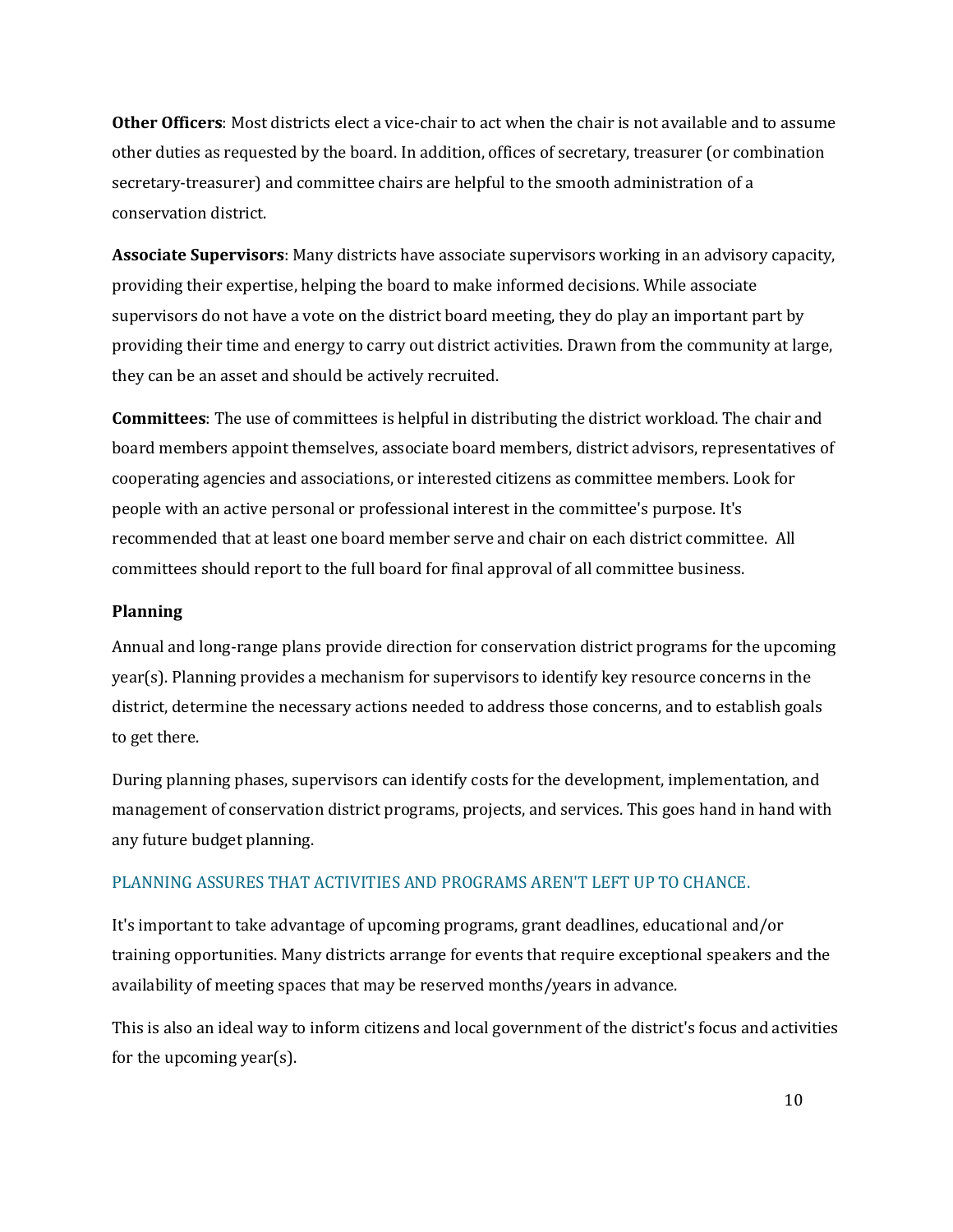#### **Budgets**

An important part of district finances is developing budgets to allocate conservation district funds and other resources. Your district budget should be prepared annually.

It is a good idea to budget staff time to accomplish your objectives. You may also include dollar value estimates of volunteer contributions.

To keep track of your budget status, the board treasurer should report on income, expenses, and other budget status information at monthly board meetings.

A budget should include:

- narrative summary
- projected expenses and revenue
- proposed budget with the prior year's actual expenditures and income
- proposed budget with recommended allocation per line item for the coming year

It would be helpful to have a five-year review of revenue and expenses for cost projections. This indepth analysis intends to identify, estimate, and project total expenses for conservation district operations.

#### **Sources of Income**

Conservation districts may receive income streams from multiple sources, here are a few of the common ones:

- 1. County Mill Levy
- 2. County Payment in Lieu of Taxes (PILT)
- 3. Special Assessment Taxes (Voter approved)
- 4. DNRC Conservation District Administrative Grants
- 5. Administrative fees from grants
- 6. Rental fees from district owned equipment

*WHAT IS PILT?* In addition to benefits provided to individual landowners in a county, conservation districts can help counties with soil surveys and interpretations for planning, county assessments, structures, highways, and drainages. Some conservation districts receive PILT funds to cover some of the district's costs.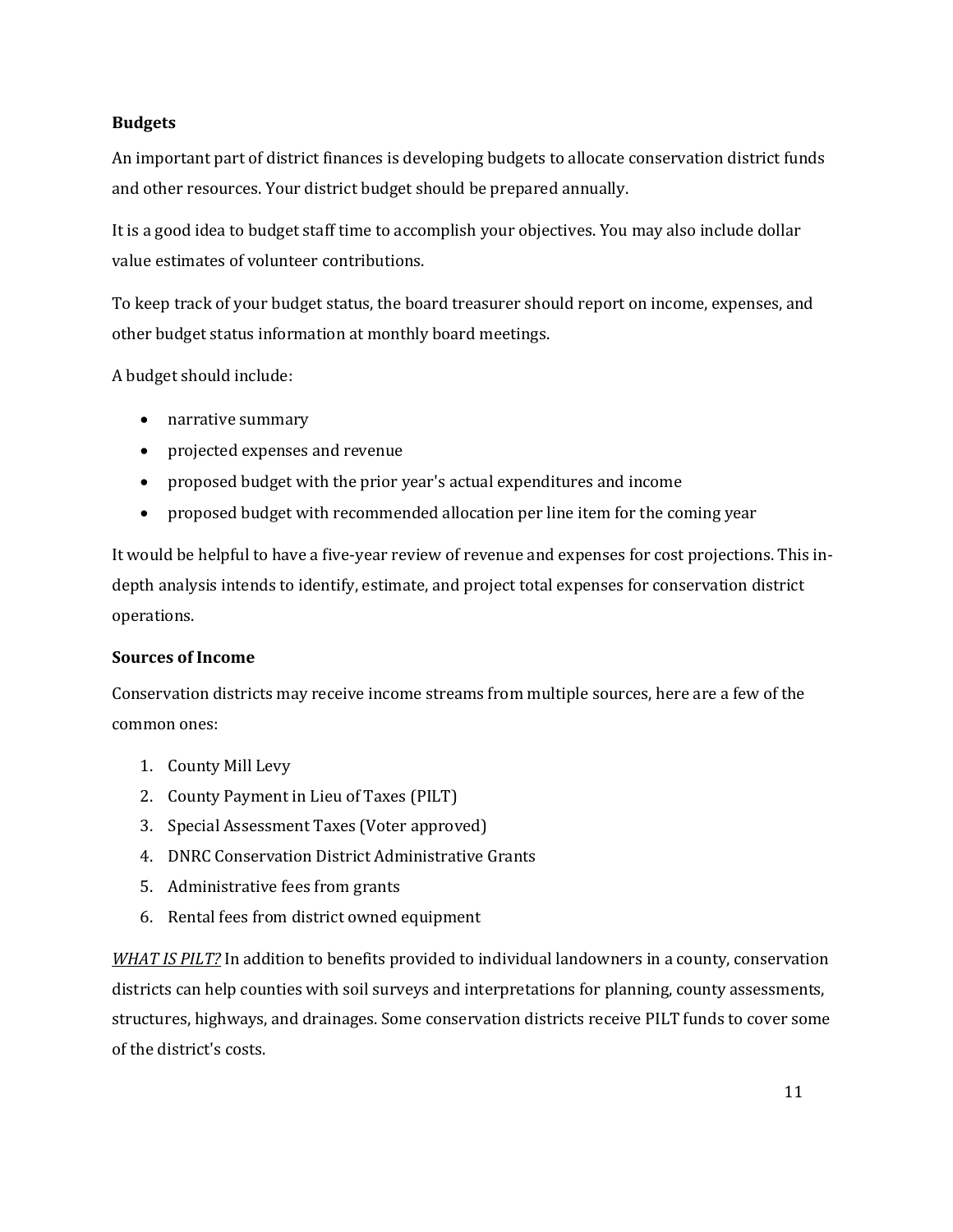**Grants**: Grant funds are available to districts from a variety of sources for carrying out programs, demonstrations, and educational projects. Most grants are awarded on a competitive basis for a fixed period, usually for very specific purposes. Federal and state government and private and industrial foundations are all sources of grants.

## **Finance Committee**

The finance committee:

- reviews and actively seek other sources of funding
- develops budgets and budget reports
- arranges required audit procedures
- checks the reliability of financial information

Ultimately, decisions on the budgets or other financial matters are made by the full board of supervisors.

## **Financial Recordkeeping and Audits**

Districts should adopt and maintain a financial accounting system that enables them to adequately manage their local, state, and federal funds. Money targeted for specific uses should be tracked accordingly. All district financial information is open to the public.

Funds obtained by districts are classified as public funds, regardless of how they were obtained. As public officials, you are accountable for these funds, property, and equipment. You should also report to the public on how you are using their resources.

Districts are required to provide an annual audit of accounts, receipts, and disbursements. A copy of the audit is to be sent to the DNRC Conservation Districts Bureau (CDB). The district treasurer leads this effort, but all supervisors must be aware of what is involved.

The district may also be required to have an audit done under the Single Audit Act, if the district had revenues of \$750,000 or more pass through the district. Annual financial reports help you maintain contact with your community and show them what you are doing with public funds. It is necessary to set up and maintain a good records management system. Increasing demands for government accountability require a complete and accurate record of financial accounts.

In addition to financial matters, the district should maintain a current office filing system. Pertinent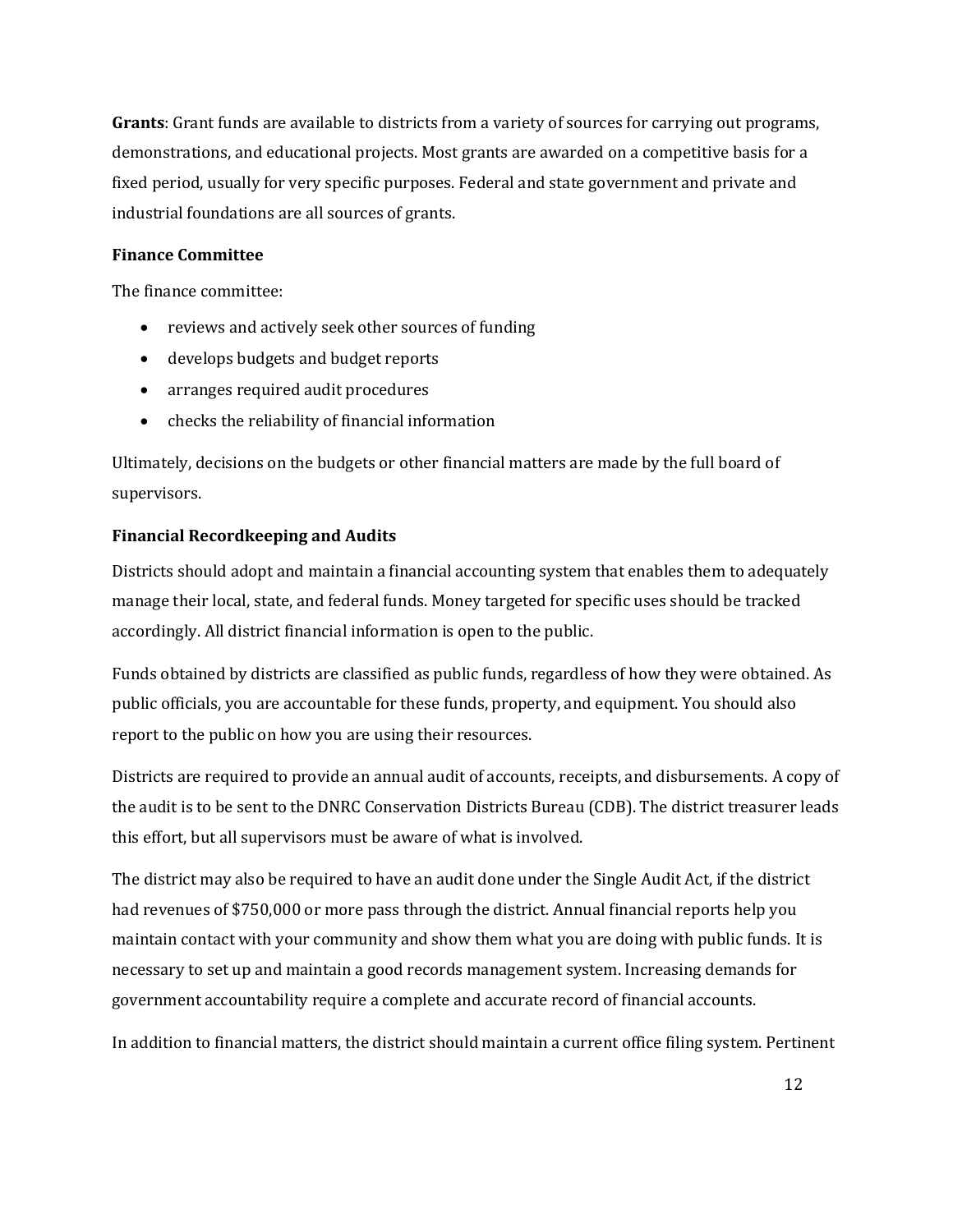district correspondence, guidelines for district programs, inventories of property and equipment, reports, and memorandums of understanding should be maintained in a well-ordered filing system. Materials should be filed regularly, and district equipment should be inventoried annually.

#### **Personnel**

Conservation districts employ personnel to carry out day-to-day activities. These employees are responsible to their district supervisors and serve at their discretion.

From the hiring process to the guidance of personnel, it is the supervisors' responsibility to ensure the daily operation of conservation districts.

Supervisors should establish a personnel committee to handle personnel matters. They should also maintain a written personnel policy addressing:

- hiring processes
- work hours
- rate of pay and schedule of increases
- leave
- grievance procedures
- employee benefits

Conservation districts follow:

- state law regarding sick, annual, and holiday leave benefits for their employees
- legally required employee benefits including Social Security (in some cases), unemployment insurance, and workers' compensation

These laws apply to all conservation district employees, no matter the funding source. It is important to make sure your district is adhering to all applicable laws for all employees.

In addition, supervisors should provide adequate training opportunities for employees.

## **Monthly Duties for Staff (Abbreviated list)**

Monthly:

- Agenda, Board Meeting, Minutes
- 310 applications
- Pay federal 941/Montana taxes if applicable (payment schedules vary)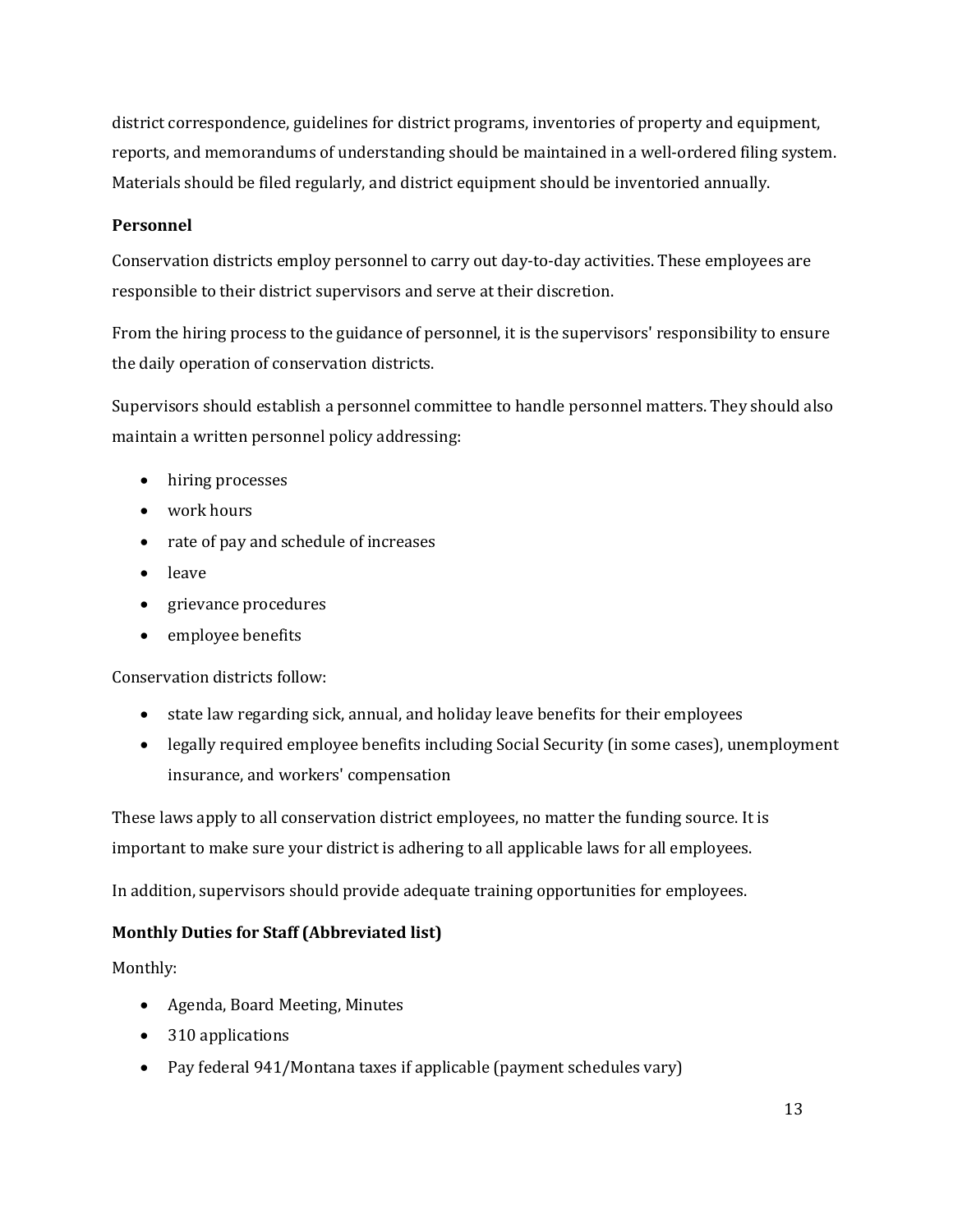• Payroll (schedules may vary)

Quarterly: Unemployment taxes, insurance, taxes

Tree program: Fall through spring

January:

- Taxes W2 taxes/1099 to employees/non-employees
- Taxes MW3 and State copy of W2 to IRS/state
- In even years, supervisors up for re-election file Oath of Candidacy
- In odd years, supervisors elected administer Oath of Office

March: Administrative grants - due by May 1st

April: Help with Envirothon

August: Tax Valuation Form (Mill Levy) should arrive in the mail

September:

- Mill Levy Budget complete form and return to your clerk and recorder's office
- Water users report (if you have water reservations)

October:

- MACD Area meetings
- Order tax forms from IRS or plan with accountant

November: MACD Convention

December: Annual Financial Report for Special Districts - due December 31

\*Not an exhaustive list, but this gives you a general schedule for the entire year

## **Meetings**

## SUPERVISORS SHOULD PLAN TO ATTEND & ACTIVELY PARTICIPATE IN ALL DISTRICT MEETINGS.

Meetings are fundamental to conducting conservation district business. Most districts meet monthly and conduct special meetings as need arises. Monthly board meetings have two basic purposes: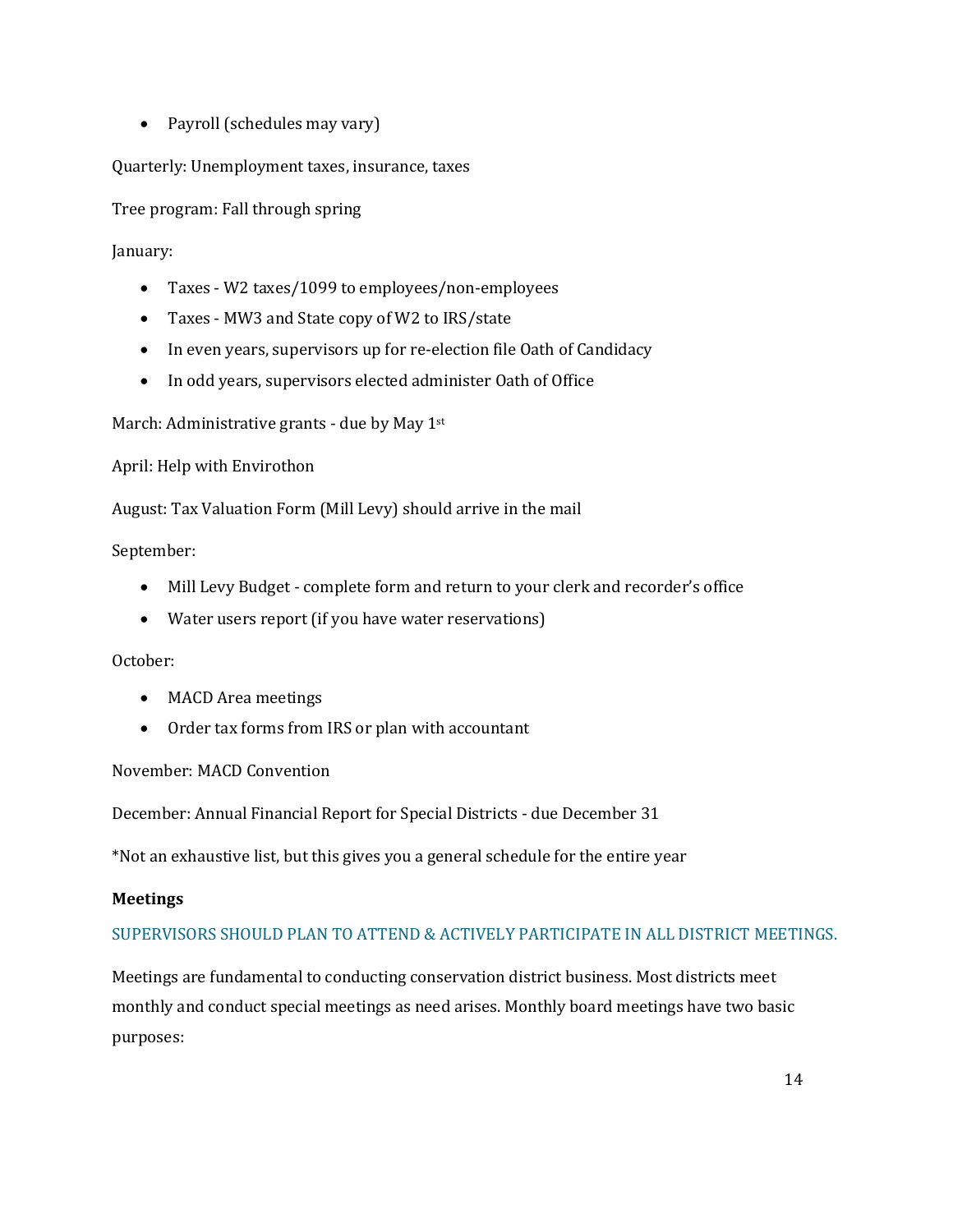- deciding on conservation district policies, and
- monitoring their implementation

Board meetings also serve social, educational, inspirational, and communication purposes. Supervisors also participate in meetings of committees, conservation district associations, and groups where they represent the district.

District board meetings should be run efficiently, following specific meeting procedures, and staying on track will help you achieve the ends of your meeting.

Setting a yearly calendar for all board meetings will help people know when future meetings will take place. Meeting times can be staggered, in case there is a specific time of day, week, or month that certain participants aren't able to attend.

A quorum, or majority of the full board, is needed to conduct all conservation district business. Motions carried by proxy, violate open meeting laws and are void.

NEW in 2020: Virtual Zoom meetings have become the norm for many conservation districts. Previously, motions carried over the phone were deemed to violate open meeting laws and therefore void. With virtual meetings, this restriction has been lifted.

In addition, supervisors should plan to attend at least one meeting outside the district (area meetings/annual meetings) and at least one local jurisdiction meeting (county planning board) as the conservation district representative.

**Open Meeting Laws:** All meetings must be open to the public, except as stated in Section 2-2- 203(4) MCA. A conservation district should ensure that the people of Montana be allowed reasonable opportunity to participate in decisions that are of interest to the public. Members of the press may not be excluded from an open meeting (Section 2-2-201 through 221, MCA).

**Rules of Order:** In 1987, supervisors voted to use the Sturgis Standard Code of Parliamentary Procedure as a guide for conduction business. Most districts operate their monthly meetings in a less formal manner by using rules of order only to handle specific action items, policy issues, or 310 activities.

- 1. Basically, a motion is proposed, seconded, restated by the presiding officer, discussed, and then voted on.
- 2. Amendments may be offered during discussion of a motion.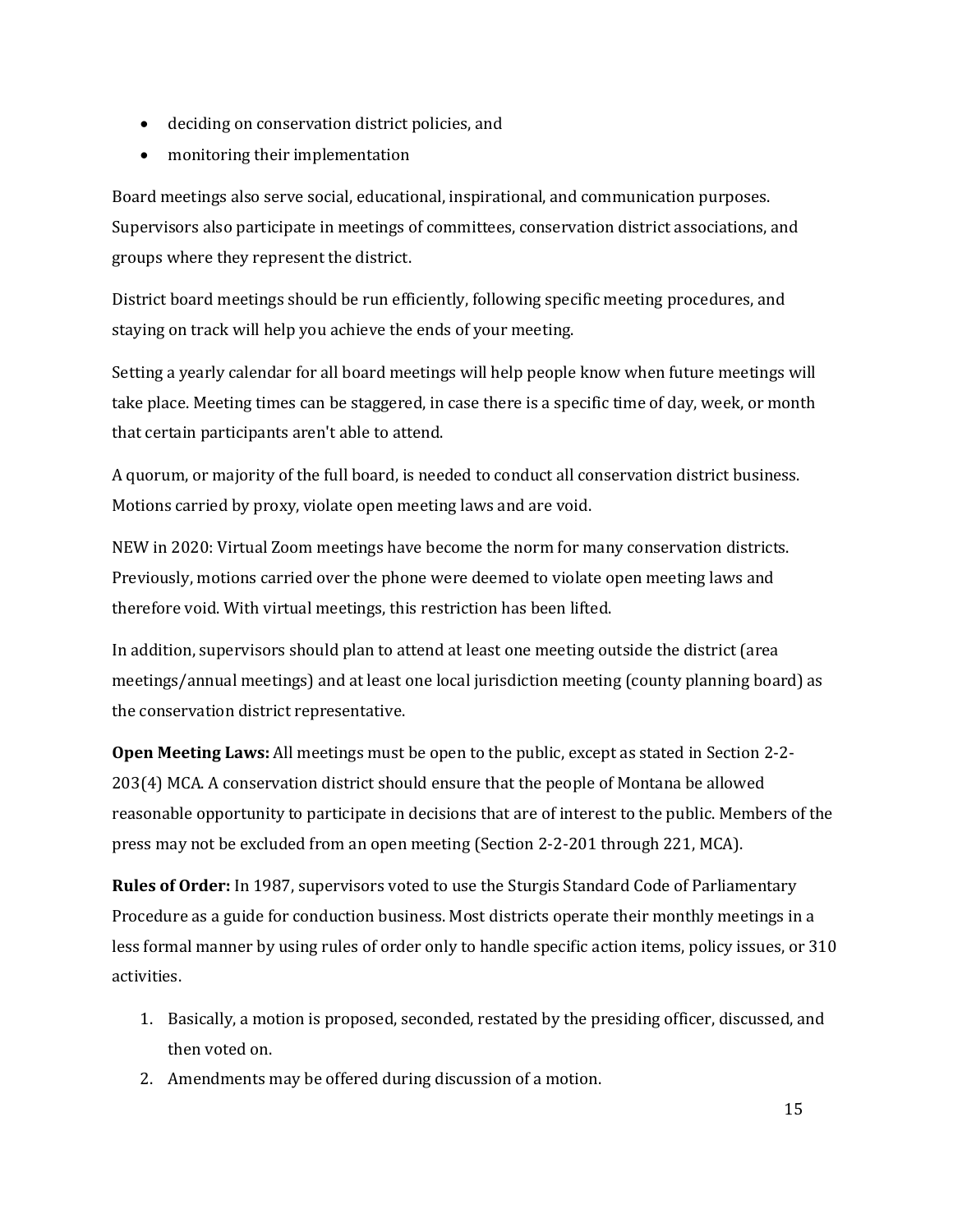- 3. Discussion of only the amendment may take place until the amendment is voted on.
- 4. The presiding officer has a vote, too.
- 5. If a vote ends in a tie, the motion fails, because it takes a majority to pass a motion.

**Minutes:** Minutes are kept and made available for public inspection at reasonable times. Minutes should include:

- 1. The date, time, and place of the meeting
- 2. A list of individual members of the public body, agency, or organization in attendance (first and last name)
- 3. The substance of all matters proposed, discussed, or decided
- 4. The request of any member, a record by individual members of any vote taken (Section 2-2- 313, MCA).

Minutes provide a permanent written record of conservation district business meetings and become very important if you are involved with legal matters. Minutes are approved by the board only if they are accurate and complete.

Minutes can be taken by a board secretary and/or personnel. They can be read and approved at the next meeting.

# Chapter 4: Programs & Activities

The role of Conservation Districts is to identify the natural resource issues in their district and decide how best to address them. Each district customizes their program to prioritize the needs of the landowners and residents of their district.

## **The Natural Streambed and Land Preservation Act (SB310)**

This act was enacted by the state legislature in 1975 to minimize soil erosion and sedimentation and maintain the quality of Montana's surface waters. The law is administered by conservation districts. The act requires a person to obtain a permit before engaging in any activity that will modify the bed or banks of a stream. Activities such as irrigation diversions, streambank stabilization, equipment crossings, culverts, bridges, and dams require a 310 permit. The permit process provides an applicant with helpful technical advice through an on-site consultation with representatives of the conservation district and the Department of Fish, Wildlife and Parks.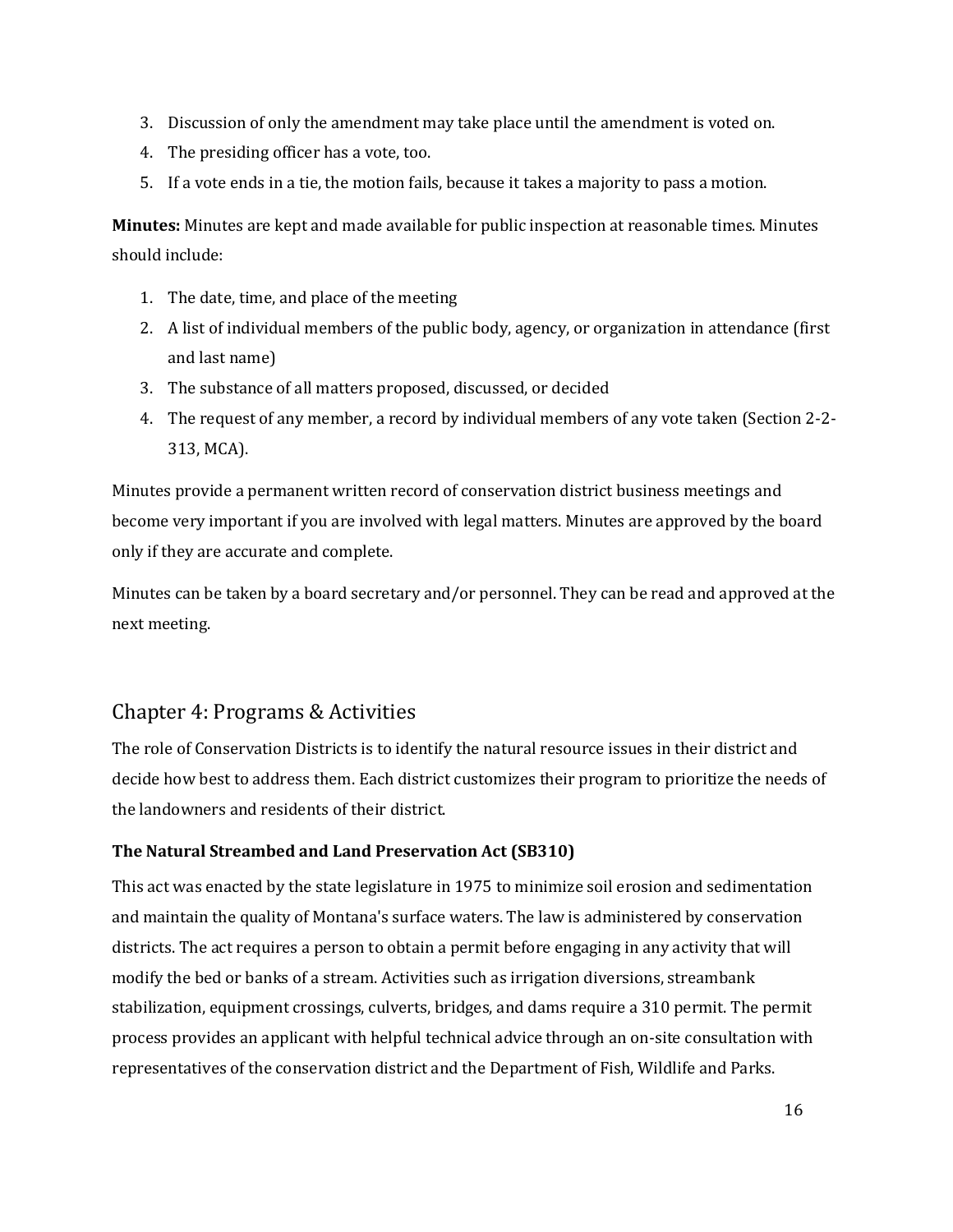#### **Water Reservations**

In 1978, to ensure an adequate supply of water for future agricultural and other uses, the Board of Natural Resources and Conservation granted water reservations to 14 conservation districts (CDs) in the Yellowstone River basin. Ten CDs were granted reservations in the upper Missouri River basin in 1992, and eleven CDs were given reservations in the lower and Little Missouri River basins in 1994. Some CDs have reservations in more than one basin. Each of these CDs administers its reservation for use by individuals within the district. Applications for reserved water use can be obtained from the applicable conservation district.

#### **Non-point Source Pollution (NPS) – Surface Water and Groundwater Quality**

The Clean Water Act of 1987 shifted the emphasis of federal involvement in water quality from pollution and problem identification to developing standards and enforcement.

The act also authorizes federal loan and grant funds to help states and units of government, conservation districts, individuals, farmers, foresters, and businesses manage non-point sources of pollution.

Districts play a role in NPS pollution management by sponsoring workshops and tours in Riparian Management, Pesticide and Fertilizer Management, Erosion and Sediment Control, and Animal Waste Management. Districts are also involved in urban and rural water testing projects and watershed assessments to identify potential water pollution sources. To be eligible for funds, conservation districts should lead an effort on watershed plans to address non-point source pollution.

#### **Equipment Rental**

For many districts, their equipment rental program enables them to promote and have an impact on the installation of conservation practices in their areas. District engaged in a rental program have leased or purchased the equipment offered for use.

Common equipment available for rent: tree planter, fabric mesh layer, weed sprayers, grass seeders, tree chippers, and no-till drills.

Considerable forethought and planning should take place prior to the purchase of any equipment. Program management and equipment maintenance can require a lot of time and energy.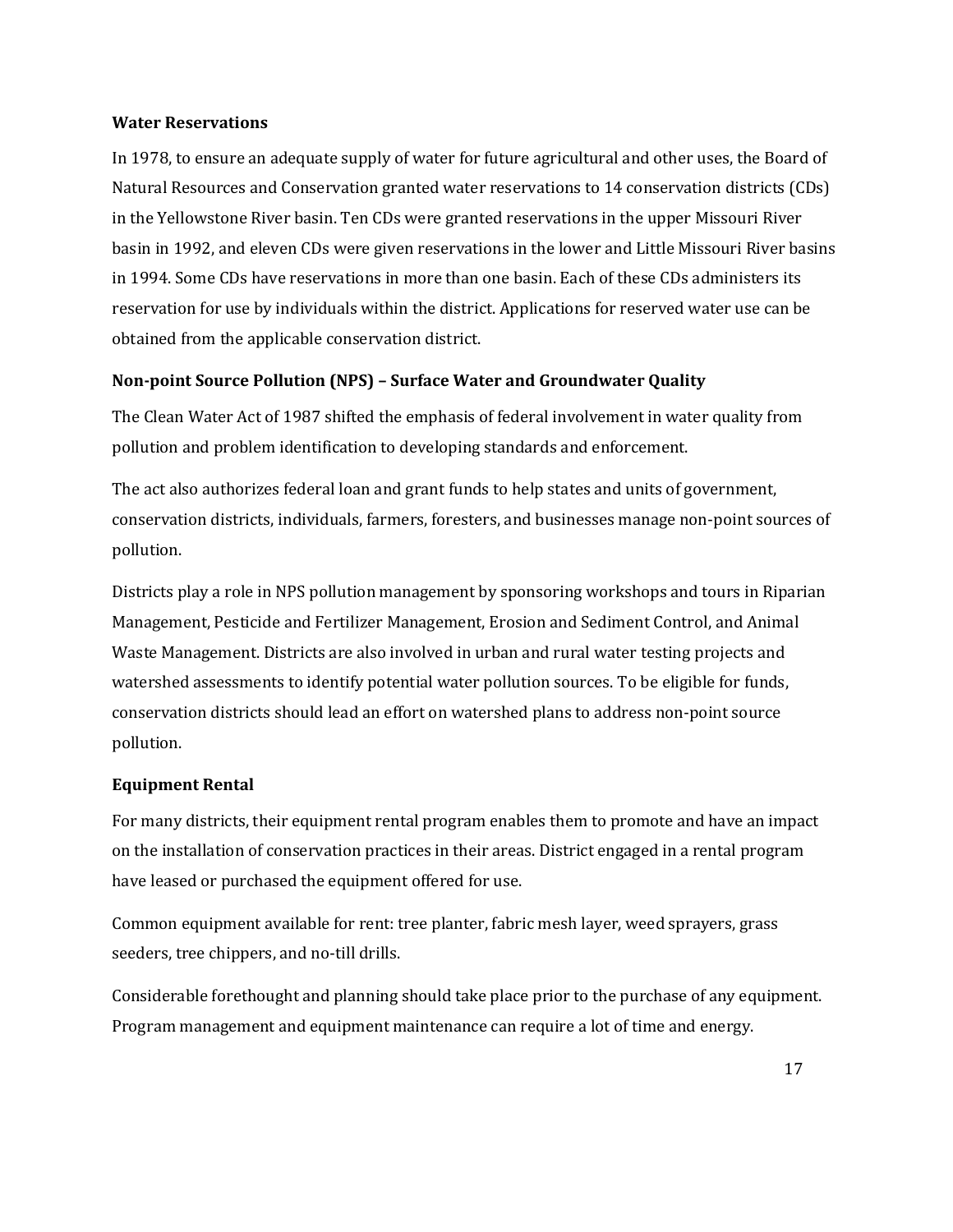If managed properly, this can be an excellent revenue stream contributing to the district's financial well-being. Managed poorly, it can be a financial burden requiring excessive amounts of time and money.

#### **Local Conservation Advocacy**

Providing information and education is a mandate for every conservation district. The responsibility for delivering the message of natural resource conservation to local citizens lies with the district and its supervisors. Districts take a wide variety of approaches to get the message across to landowners and the public.

Districts also sponsor or support teacher training programs and provide conservation-related classroom materials.

There are many miscellaneous educational activities across the state that districts may actively sponsor and participate in. Examples include the Montana Envirothon, Montana Youth Range Camp, Range Days, and the Natural Resource Youth Camp.

#### **Workshops and Tours**

Districts often sponsor workshops and tours addressing local conservation issues. Most events last a few hours and present an opportunity for questions and an open exchange of information with experts on a given topic. District workshops cover such topics as water quality, riparian and rangeland management, nonpoint source pollution, and various conservation practices.

## THERE IS NO LIMIT TO THE IMPACT A DISTRICT CAN HAVE ON CONSERVATION EDUCATION.

#### **Legislation – local and state issues**

Supervisors often work with their local county commissioners and state legislatures on conservation resource related issues important to their districts.

Districts who are members in good standing with the Montana Association of Conservation Districts (MACD), can craft and submit resolutions to help direct the advocacy and policy work on specific natural resource issues. Through the resolution process, districts can provide MACD with direct input on natural resource topics of high interest or concern at the local, regional, state, and/or national level. Visit the MACD website resolutions page at <https://macdnet.org/resolutions/>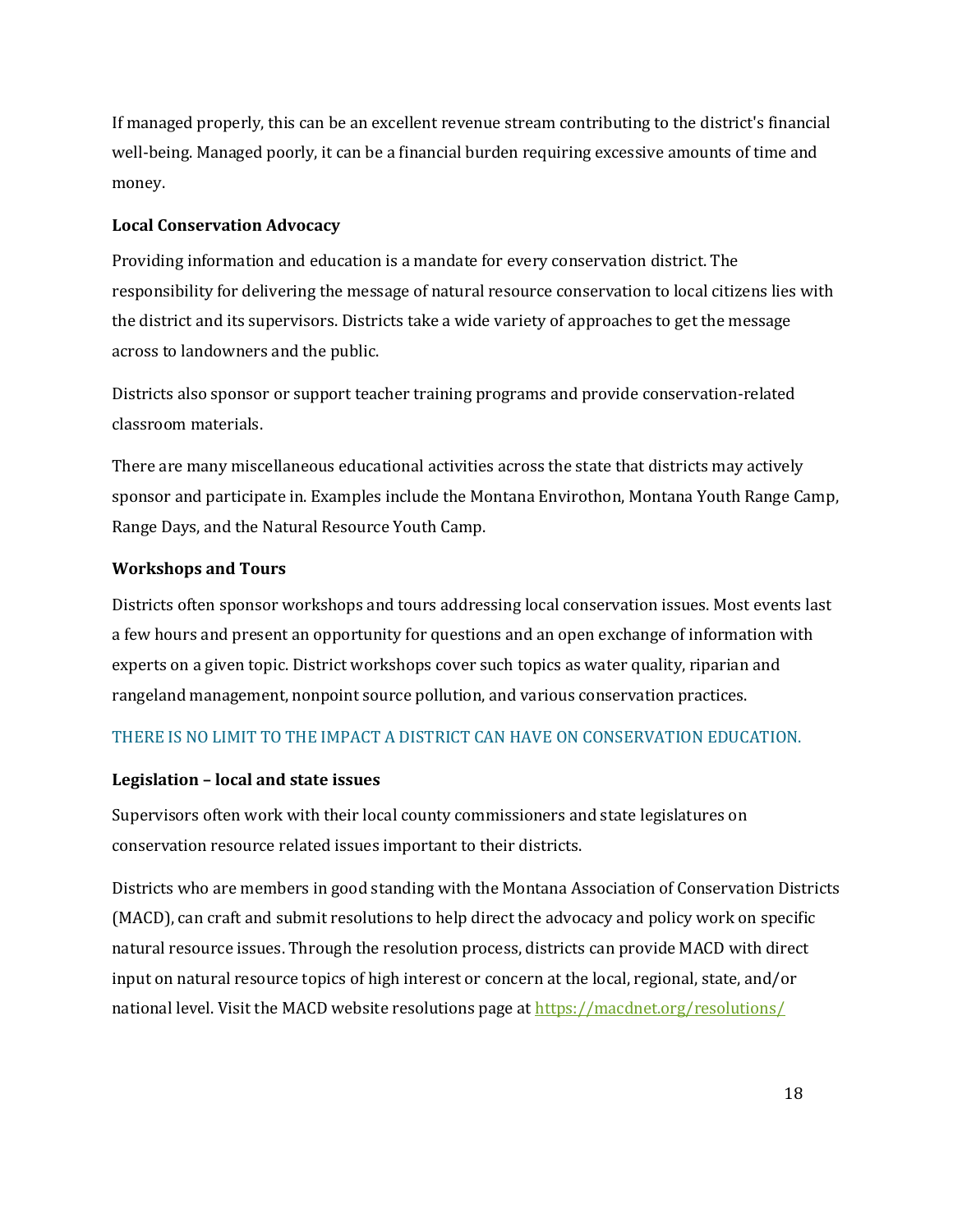#### **Newsletters**

Most districts publish a newsletter that is distributed through the mail, emails or available for review on district websites. Conservation topics covered may vary widely, but this serves as an excellent means of improving awareness of districts and their involvement with local conservation activities and efforts. Supervisors are encouraged to contribute articles on a regular basis.

#### **Media**

Working through local news or social media can help to elevate the district profile to the community. You may see articles in your hometown newspaper, online publications, and social media. Many districts have established a web presence with websites, Facebook, Instagram, Twitter, and others as technology evolves.

#### **Annual Meetings and Awards**

Annual meetings are a special type of conservation district meeting. They are frequently large, banquet-style affairs with an educational or inspirational presentation. Annual meetings provide an opportunity to interact informally with cooperators, assisting agencies and others, as well as to update them on current district activities and direction. This is also an occasion to recognize supervisors, agencies, and individuals who have helped in district programs.

**Award Programs:** Nearly all districts get involved in awards programs. Promotion of these programs offers districts an opportunity to spotlight selected individuals and themselves.

#### **Partnerships**

Districts work with a variety of partners. A few of the core partners are the Montana Association of Conservation Districts (MACD), Natural Resource Conservation Service (NRCS), Fish Wildlife and Parks (FWP) and others.

#### **Department of Natural Resources and Conservation**

The DNRC is responsible for ensuring the wise management, development, conservation, and use of some of Montana's natural resources in a manner consistent with environmental quality. It works to sustain and improve the benefits derived from our water, soil, and rangeland; to encourage energy conservation and the use of renewable energy resources; and to make certain that projects under its jurisdiction are developed with minimum adverse environmental efforts.